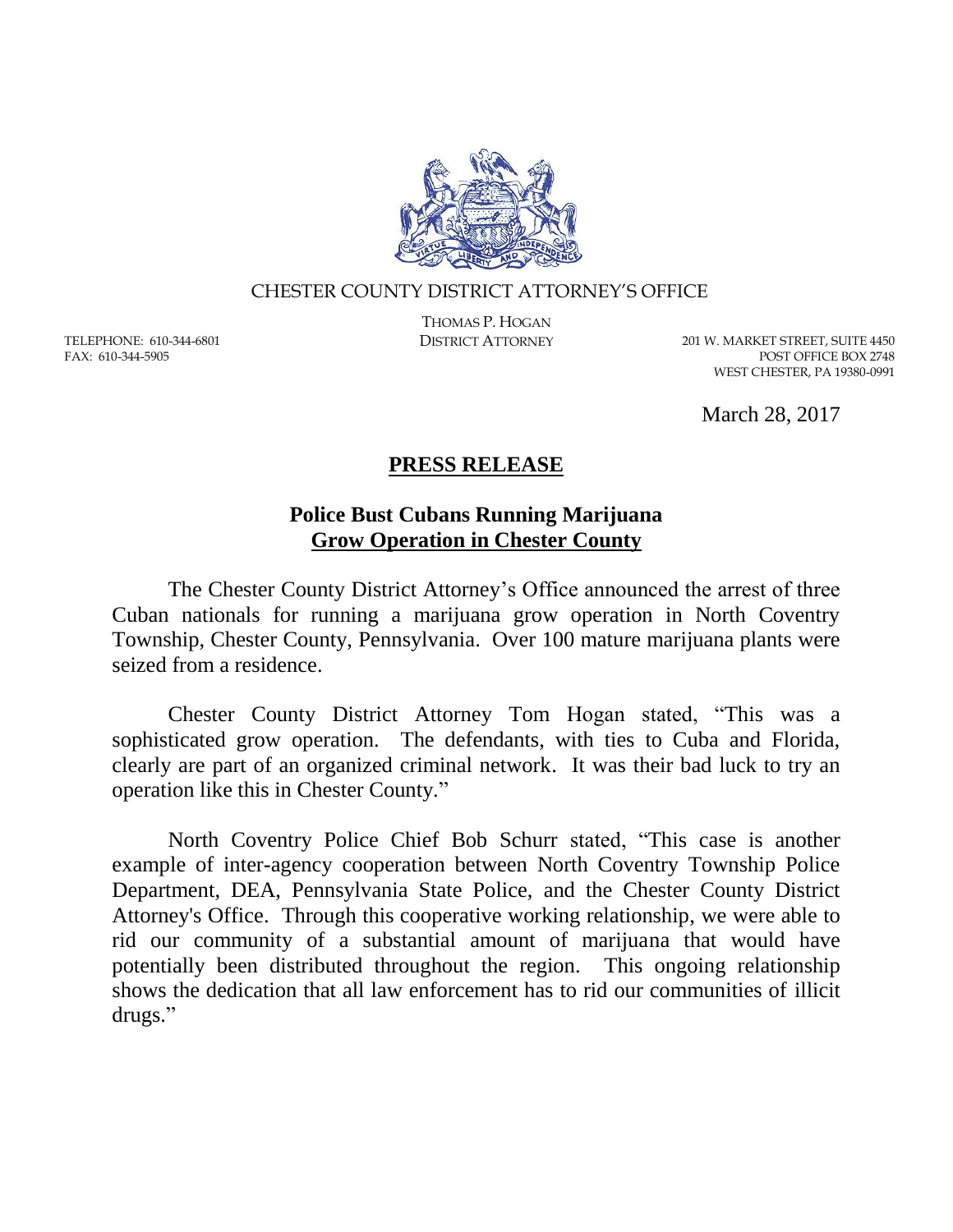The defendants are:

- 1. William Delgado, 46 years old, last known address in Miami, Florida.
- 2. Yordanky Hevia-Martinez, 34 years old, last known address in Hialeah, Florida.
- 3. Berto Quinones, 41 years old, last known address in Pottstown, Pennsylvania.

All three defendants are Cuban nationals. The United States Department of Homeland Security – Immigration and Customs Enforcement has been notified of the arrests.

The allegations of the criminal complaints are as follows:<sup>1</sup>

On March 24, 2017, at approximately 7:00 p.m., the police served a search warrant on 968 Malvern Drive, North Coventry Township, Pottstown, Pennsylvania. That location is the residence of Berto Quinones.

As the search warrant was being served, police observed Quinones leaving the residence with the other two defendants in a black Audi with temporary New Jersey license plates. When police made contact with the defendants, the police could smell a strong odor of raw marijuana in the vehicle.

When police executed the search warrant at the residence, they discovered a significant marijuana grow operation. There were over 100 mature marijuana plants. The police also located items used to grow and harvest marijuana, including lighting, fertilizer, fans, and other material. The defendants had bypassed the electrical meter at the residence to gain access to the electricity they needed to run the grow operation.

The police seized all of the drugs, grow materials, and the vehicle. The Pennsylvania State Police Clandestine Lab team dismantled the operation. The defendants were arrested and remanded to Chester County Prison. The defendants are charged with felony drug trafficking offenses.

 $\overline{a}$ 

 $<sup>1</sup>$  A criminal defendant is presumed innocent until proven guilty in court.</sup>